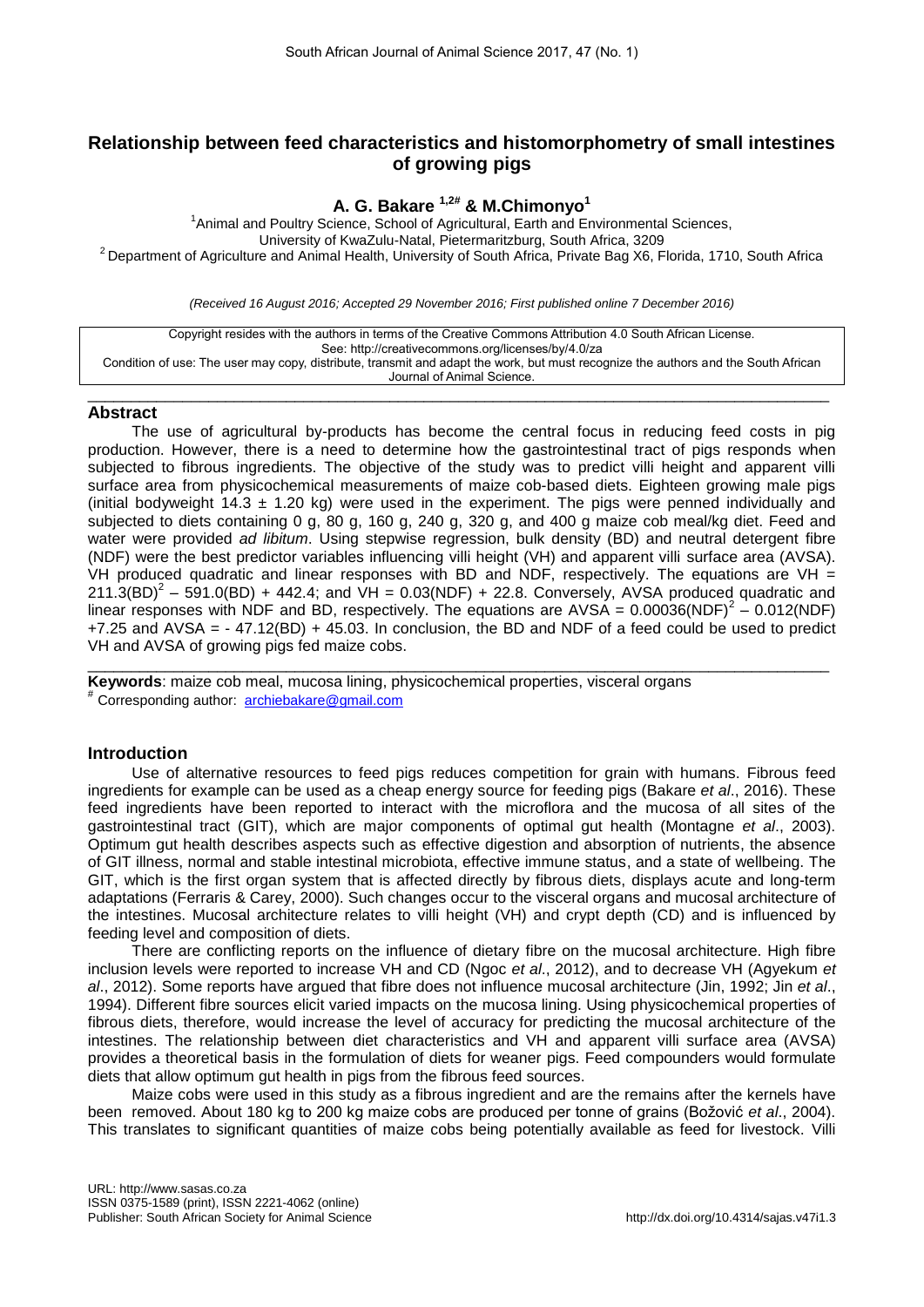height and AVSA determine absorptive capacity of nutrients for use by the pigs, which consequently determines their overall performance (Naburrs *et al*., 1993; Vente Spreeuwenberg & Beynen, 2003). Visceral organs also contribute to the efficiency of converting dietary nutrients in pork products (De Lange *et al*., 2001). Hence, they were measured in this experiment. The main objective of the study, therefore, was to determine the relationship between feed characteristics (physicochemical properties) and histomorphometry (VH and AVSA) of small intestines of growing pigs.

## **Materials and methods**

A total of 18 clinically healthy castrated male growing pigs, weighing  $14.3 \pm 1.20$  kg were used in the experiment. The pigs were treated in accordance with the University of KwaZulu-Natal Guidelines for the Care and Use of Laboratory Animals (Reference number: 061/12/Animal). All pigs were penned individually in metabolism crates measuring  $1.5 \times 1$  m and containing a plastic tube feeder (Big Dutchman Lean Machine®) and a low-pressure nipple drinker. The diets and drinking water were provided ad libitum throughout the experimental period. HOBO data loggers (Onset Computer Corporation, Pocasset, Mass., USA) were used to automatically record ambient temperatures and relative humidity during the trial. The average temperature and humidity during the study period were 21  $^{\circ}$ C and 42.6 %, respectively.

A premium commercial feed (Meadow Feeds Ltd, Pietermaritzburg, South Africa) with a low level of DF was used as the basal feed. The basal diet had these ingredients; yellow maize (500 g/kg), soya bean (158 g/kg), soybean oil cake (20.2 g/kg), wheat bran (163 g/kg), sunflower oil cake (85 g/kg), molasses syrup (25 g/kg), and additives (48.8 g/kg). The maize cobs were first ground to pass through a 3-mm screen. Thereafter, the grounds were included at 0 g, 80 g, 160 g, 240 g, 320 g and 400 g maize cob meal/kg diet of pigs. Three pigs were randomly allocated to each treatment diet in the experiment. The number was sufficient for the study to provide data points for determining relationships. It was assumed that the pigs would increase their intake in proportion to the degree of dilution of the basal feed with the maize cob. They were allowed to adapt to the feed for seven days.

All feed samples were oven-dried and ground to pass through a 1-mm sieve before analysis. Ash (method 942.05), dry matter (DM) (method 2001.12), and crude protein (CP) (method 990.03) were determined according to the method of AOAC (2005). Gross energy was determined with a bomb calorimeter (Model C2000 basic IKA Co., Germany). NDF and ADF were analysed with filter bags by a fibre analyser (Ankom 220, Ankom Technology Corp) (Ferreira & Mertens 2007). NDF and ADF are considered a complete description of fibre in a diet and can be used as nutrients to improve feed intake and efficiency of growth in pigs. Hence, the nutrients were considered for analysis instead of total dietary fibre and non-starch polysaccharides. BD of the feeds was measured according to the water displacement method (Peterson & Baumgardt, 1971). Water-holding capacity (WHC) was determined by centrifugation (Robertson & Eastwood, 1981). Three replicates for each sample were analysed. Table 1 shows the chemical and physicochemical properties of diets.

|                                | Inclusion level (g/kg) |        |        |        |        |        |  |  |
|--------------------------------|------------------------|--------|--------|--------|--------|--------|--|--|
|                                | 0                      | 80     | 160    | 240    | 320    | 400    |  |  |
| DM(g/kg)                       | 989.3                  | 989.3  | 990.4  | 990.5  | 990.2  | 991.1  |  |  |
| <sup>1</sup> calc DE (kcal/kg) | 3320.0                 | 3152.8 | 2890.0 | 2627.3 | 2460.1 | 2221.3 |  |  |
| $CP$ (g/kg DM)                 | 195.7                  | 185.7  | 168.1  | 152.8  | 139.4  | 116.4  |  |  |
| EE (g/kg DM)                   | 52.9                   | 51.2   | 45.9   | 45.2   | 41.3   | 39.9   |  |  |
| Ash (g/kg DM)                  | 61.1                   | 59     | 54.9   | 53.2   | 52.1   | 46.7   |  |  |
| NDF(g/kg DM)                   | 192.3                  | 230.6  | 294.4  | 355.3  | 401.3  | 457.4  |  |  |
| ADF(g/kg DM)                   | 88.4                   | 111.5  | 147.4  | 181.2  | 218.4  | 250.5  |  |  |
| Density (ml/g DM)              | 1.45                   | 1.52   | 1.47   | 1.42   | 1.25   | 1.22   |  |  |
| WHC (q water/q DM)             | 3.76                   | 3.17   | 3.57   | 4.08   | 4.41   | 4.75   |  |  |

**Table 1** Chemical and physicochemical properties of diets

DM: dry matter; GE: gross energy; CP: crude protein; EE: ether extract

NDF: neutral detergent fibre; ADF: acid detergent fibre; WHC: water holding capacity

 $^{1}$ calc DE = 949 + (0.789 x GE) - (43 x % Ash) - (41 x % NDF)(Noblet & Perez, 1993)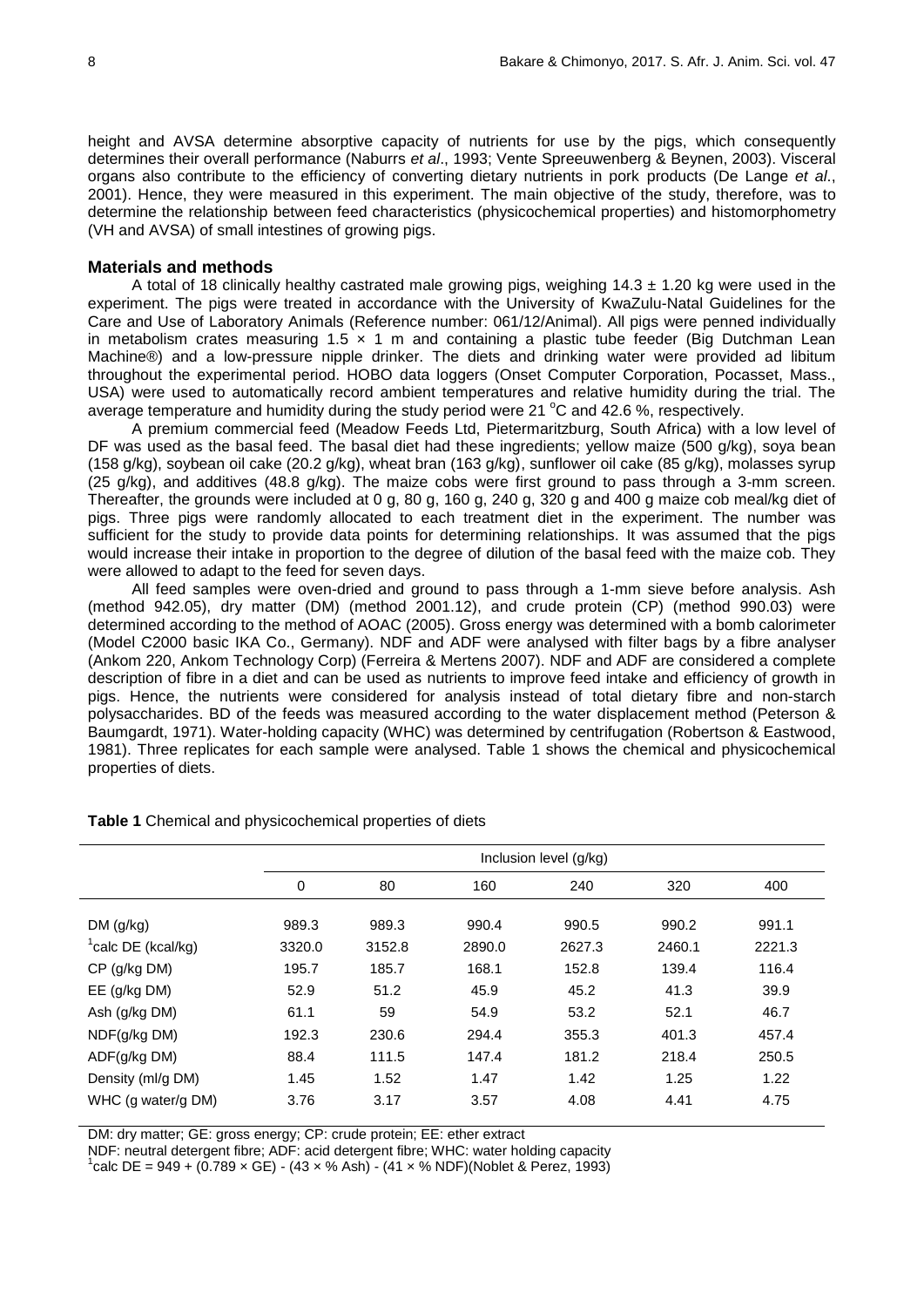After four weeks on the experimental diet, pigs were euthanized with intravenous injections using sodium pentobarbitone (Kyron Company, C92/1.9/6). Then the pigs were slit open in the abdomen and all the intestines and organs (liver and pancreas) in the abdominal cavity were removed. The intestines were untwined and lengths of the small and large intestines were recorded. The weights of the liver and pancreas and the empty weights of the small and large intestines and stomachs were also recorded.

The small intestines of each pig were divided into duodenum, jejunum, and ileum segments. From each intestinal segment, 10 cm pieces were cut and fixed immediately in 10% neutral formalin prior to preparation and analysis. The intestinal samples were sectioned and stained with haematoxylin-eosin stain. The sections were observed at 100  $\times$  magnification using a light microscope equipped with an ocular micrometre. The VH, CD, villus to crypt ratio, villus apical width and AVSA were recorded. Between eight and 11 randomly chosen and well-oriented villi were selected for measurements. VH was measured from the tip to the base of the villus, and CD was measured from the tip of the crypt to the point where it meets the muscularis mucosa (Velayudhan *et al*., 2008).

Apparent villus surface area was estimated using the formula (Iji *et al*., 2001):

$$
AVSA = \frac{(a+b)}{2} \times c
$$
  
Where

a is villus apical width; b is villus basal width;and c is villus height

The data collected for visceral organ and mucosal architecture measurements were divided by the metabolic bodyweight to give relative measurements. This would take account of differences in mean weight between treatment diets (Bailey *et al*., 2004). Metabolic body weight of each animal was calculated using the formula:

Metabolic body weight (MBW) = BW  $^{0.75}$ 

Where BW is bodyweight of the pig

Effects of feeding fibrous diets on visceral organs size and length, and mucosal architecture measurements were analysed using the general linear models procedure (SAS, 2008). These models were used:

For visceral organ measurements:

 $Y_{ii} = \mu + TRT_i + e_{ii}$ 

where:

 $Y_{ii}$  = response variable (visceral organ measurements)  $\mu$  = the overall mean response common to all observations  $TRT_i$  = the effect of the fibre inclusion level  $e_{ii}$  = the residual error

For mucosal architecture measurements:

 $Y_{iik} = \mu + TRT_i + Seg (TRT)_{ii} + e_{iik}$ 

where:

 $Y_{ijk}$  = response variable (AVSA, CD, VH and VH : CD ratio) μ =is the overall mean response common to all observations  $TRT_i$  = the effect of the fibre inclusion level  $Seg(TRT)_{ii}=$  intestinal segment nested in treatment  $e_{ijk}$  = the residual error

Mean separation was done with the PDIFF procedure of SAS (2008) for factors that were significant (*P* <0.05). Stepwise regression was used to identify the feed characteristic (DM, GE, CP, BD, EE, NDF, ADF and WHC), which best influenced intestinal VH and AVSA. Thereafter, the quadratic response surface model was used to determine the relationships between feed characteristics selected from stepwise regression and VH and AVSA of the small intestines. Pearson's correlation coefficients between VH and AVSA were also determined.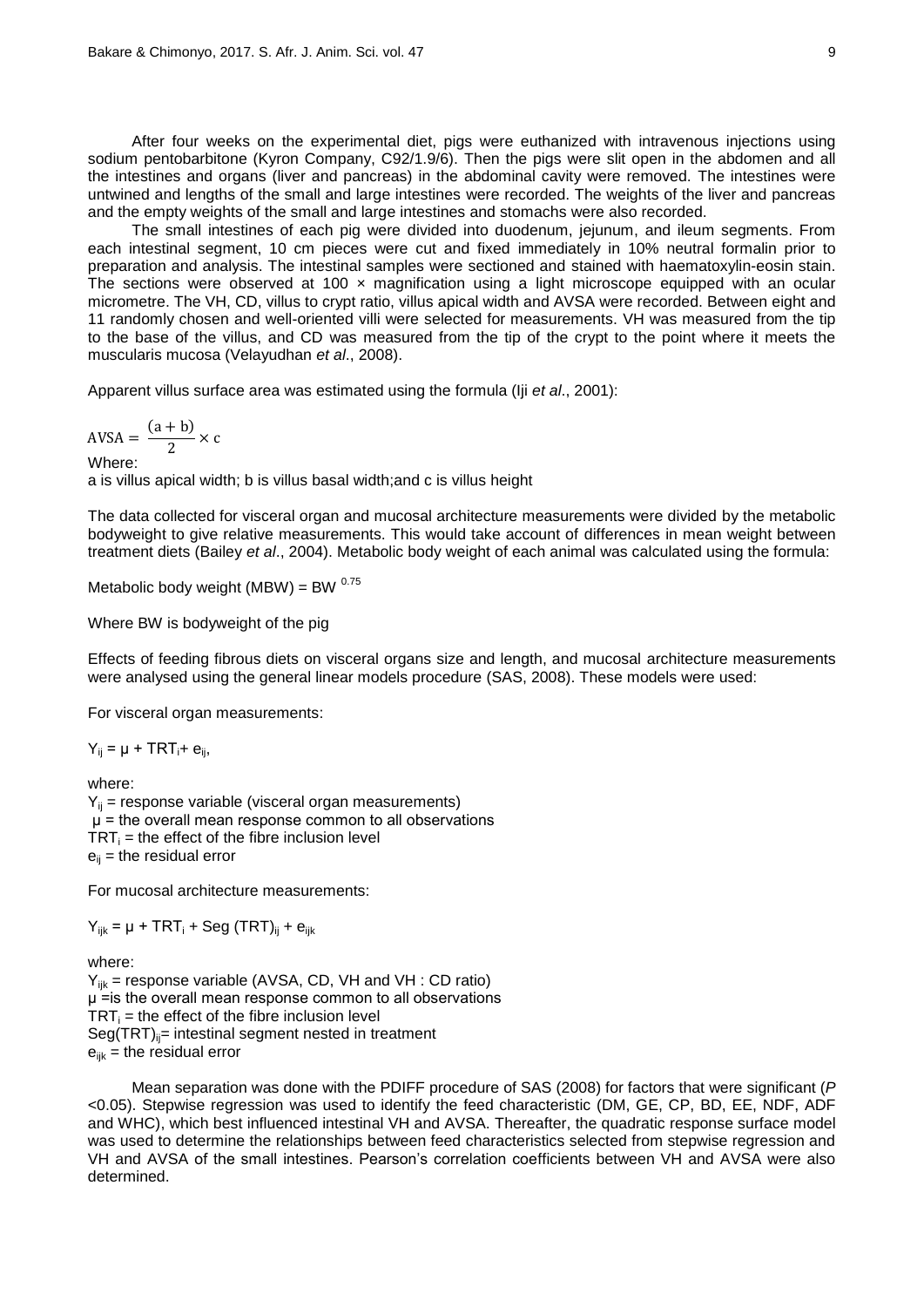### **Results**

All pigs were clinically healthy at the beginning of the experiment and at the end. Pigs that received diets high in fibre content had low average daily weight gains (ADG) compared to those receiving low fibre diets (*P* <0.05) (Figure 1).



**Figure 1** Relationship between scaled average daily gain and inclusion level of maize cob meal

Table 2 shows the means and relationships of organ weights and lengths of intestines of pigs fed diets with varying inclusion levels of maize cob meal. Weights of the livers of pig decreased with inclusion level of maize cob meal ( $P$  <0.05). Conversely, pancreas and stomach weights increased with inclusion level of maize cob meal. Weights of the small and large intestines of pigs fed diets with varying inclusion levels of maize cob meal were not different (*P* >0.05). Lengths of large intestines increased with inclusion level of maize cob meal. Means and relationships of the histological measurements of the mucosa of the intestines of pigs fed diets varying inclusion levels of maize cob meal are shown in Table 3. Villi height increased with inclusion level of maize cob meal in the duodenum, jejunum and ileum segments of the small intestines (*P* <0.05). The same trend was also observed for AVSA, which increased with inclusion level of maize cob meal for duodenum and ileum (*P* <0.05). CD was observed to increase with inclusion level of maize cob meal in all the segments of the small intestines (*P* <0.05). There were no differences in villi height to crypt depth ratio (VCR) of pigs fed incremental levels of fibre in the jejunum and ileum. VCR decreased with inclusion level of maize cob meal in the duodenum segment of the small intestine (*P* <0.05).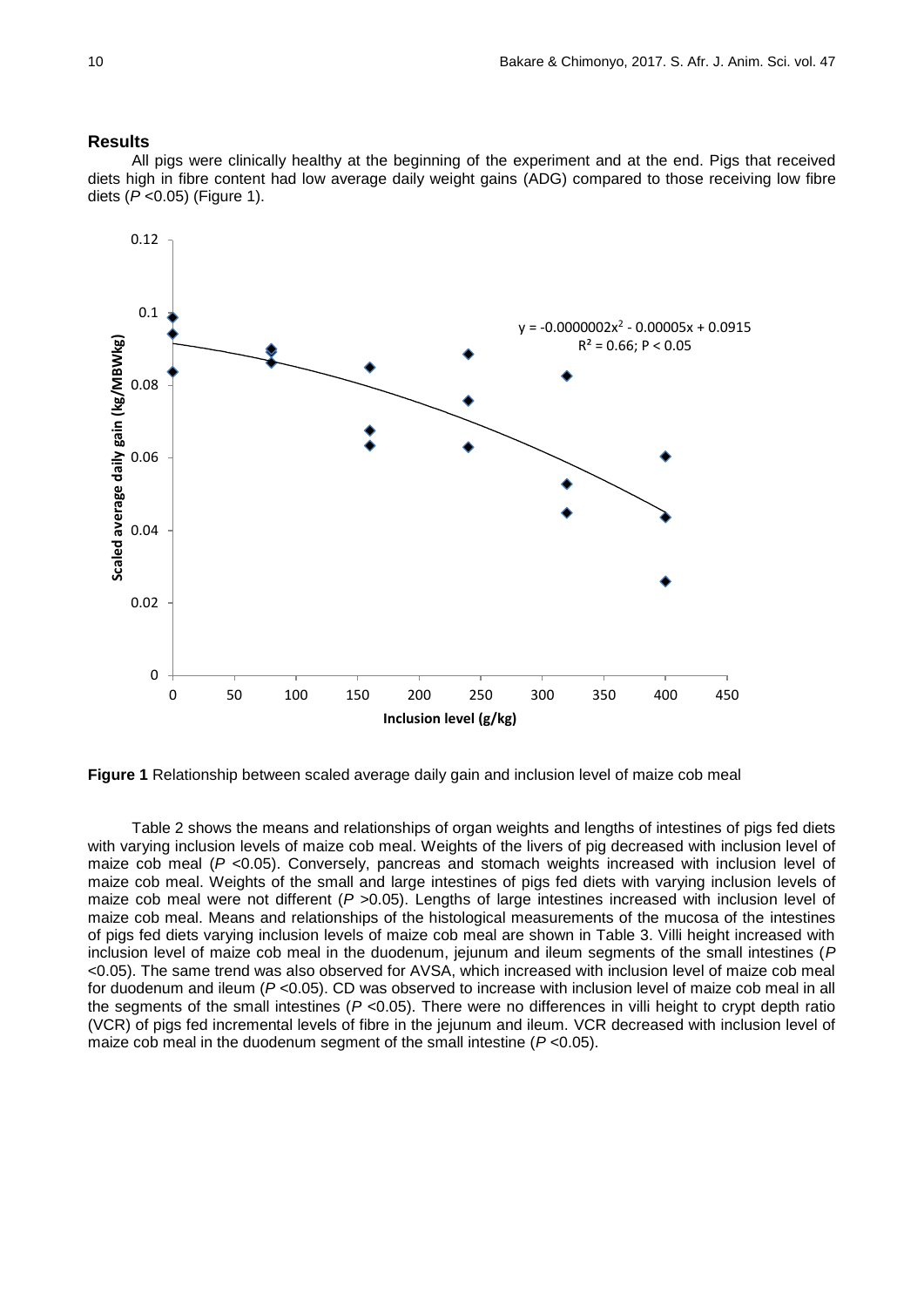|                     | Inclusion level (g/kg) |        |        |        |        |        |           | Linear                    |                          | Quadratic              |                          |
|---------------------|------------------------|--------|--------|--------|--------|--------|-----------|---------------------------|--------------------------|------------------------|--------------------------|
| Organs              | 0                      | 80     | 160    | 240    | 320    | 400    | <b>SE</b> | Regression<br>coefficient | <b>SE</b>                | Regression coefficient | <b>SE</b>                |
| Weights, g/ MBW kg  |                        |        |        |        |        |        |           |                           |                          |                        |                          |
| Liver               | 96.05                  | 94.76  | 84.53  | 81.90  | 78.46  | 72.97  | 6.592     | $-0.66*$                  | 0.638                    | <b>NS</b>              | $\overline{\phantom{0}}$ |
| Pancreas            | 5.02                   | 5.74   | 5.32   | 6.95   | 7.30   | 6.94   | 0.404     | $0.08*$                   | 0.047                    | <b>NS</b>              | $\overline{\phantom{0}}$ |
| Stomach             | 18.80                  | 19.37  | 19.78  | 21.24  | 24.18  | 24.15  | 1.708     | $0.07*$                   | 0.168                    | <b>NS</b>              | ۰                        |
| Small intestine     | 102.21                 | 84.88  | 95.65  | 86.83  | 95.70  | 100.48 | 5.403     | <b>NS</b>                 |                          | <b>NS</b>              | ۰                        |
| Large intestine     | 52.33                  | 49.26  | 56.94  | 49.70  | 48.62  | 67.26  | 6.390     | <b>NS</b>                 | $\overline{\phantom{a}}$ | <b>NS</b>              | ۰                        |
| Lengths, cm/ MBW kg |                        |        |        |        |        |        |           |                           |                          |                        |                          |
| Small intestine     | 126.14                 | 105.10 | 107.49 | 103.23 | 128.15 | 137.31 | 8.117     | $-2.26*$                  | 0.838                    | $0.07*$                | 0.020                    |
| Large intestine     | 22.63                  | 25.30  | 28.05  | 25.08  | 26.45  | 30.27  | 2.101     | $0.14*$                   | 0.124                    | <b>NS</b>              | $\overline{\phantom{0}}$ |

**Table 2** Visceral organ weights and lengths of growing pigs fed diets with incremental levels of fibre

MBW: metabolic body weight

NS: not significant (*P* >0.05); \* *P* <0.05

SE: standard error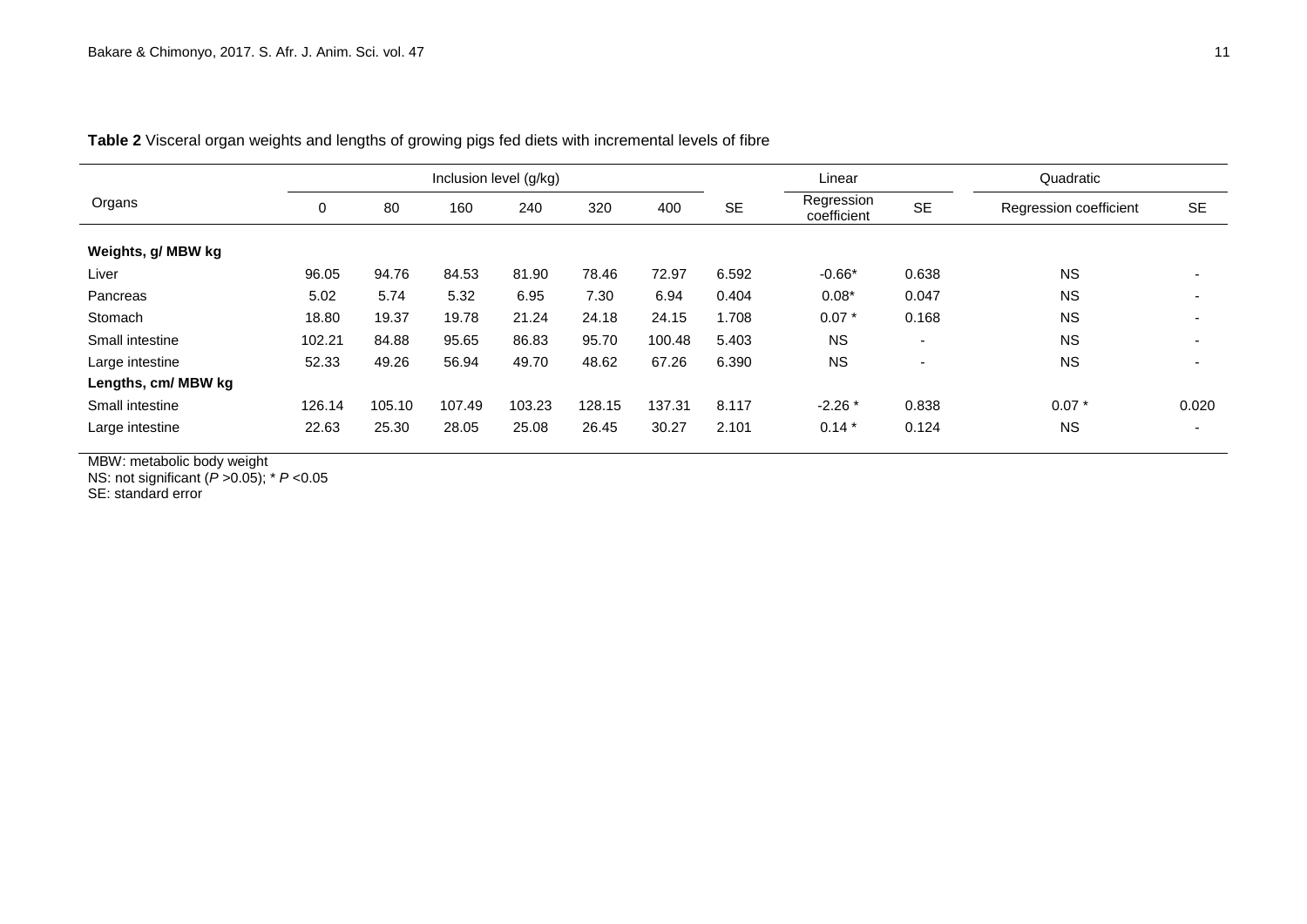| Item         |                 | Inclusion level (g/kg) |                 |                 |                 |                 |            | P-value                  |             |                          |  |  |
|--------------|-----------------|------------------------|-----------------|-----------------|-----------------|-----------------|------------|--------------------------|-------------|--------------------------|--|--|
|              |                 |                        |                 |                 |                 |                 |            | Linear                   |             | Quadratic                |  |  |
|              | $\mathbf 0$     | 80                     | 160             | 240             | 320             | 400             | Reg. coeff | <b>SE</b>                | Reg. coeffi | <b>SE</b>                |  |  |
| Duodenum     |                 |                        |                 |                 |                 |                 |            |                          |             |                          |  |  |
| VH           | $25.4 \pm 1.68$ | $32.6 \pm 1.63$        | $33.6 \pm 1.40$ | $28.3 \pm 1.73$ | $29.5 \pm 1.79$ | $37.0 \pm 1.54$ | $0.18*$    | 0.089                    | <b>NS</b>   |                          |  |  |
| <b>CD</b>    | $26.0 \pm 2.25$ | $33.4 \pm 2.19$        | $35.8 \pm 1.88$ | $35.0 \pm 2.33$ | $37.8 \pm 2.41$ | $55.9 \pm 2.07$ | $-0.018*$  | 0.012                    | <b>NS</b>   |                          |  |  |
| <b>VCR</b>   | $0.97 \pm 0.08$ | $0.8 \pm 0.07$         | $1.0 \pm 0.06$  | $0.8 \pm 0.08$  | $0.8 \pm 0.07$  | $0.7 \pm 0.068$ | $-0.0088*$ | 0.0081                   | <b>NS</b>   |                          |  |  |
| <b>AVSA</b>  | $5.9 \pm 0.40$  | $6.6 \pm 0.39$         | $8.0 \pm 0.33$  | $6.7 \pm 0.41$  | $7.3 \pm 0.43$  | $9.2 \pm 0.36$  | $0.018*$   | 0.0460                   | <b>NS</b>   | $\blacksquare$           |  |  |
| Jejunum      |                 |                        |                 |                 |                 |                 |            |                          |             |                          |  |  |
| <b>VH</b>    | $24.3 \pm 2.27$ | $30.0 \pm 1.80$        | $33.0 \pm 2.10$ | $32.2 \pm 1.51$ | $29.6 \pm 1.85$ | $38.5 \pm 1.71$ | $0.22*$    | 0.216                    | <b>NS</b>   |                          |  |  |
| <b>CD</b>    | $30.6 \pm 1.99$ | $28.9 \pm 1.58$        | $32.9 \pm 1.84$ | $32.9 \pm 1.32$ | $33.9 \pm 1.62$ | $39.6 \pm 1.50$ | $-0.071*$  | 0.182                    | <b>NS</b>   | $\blacksquare$           |  |  |
| <b>VCR</b>   | $0.80 \pm 0.08$ | $1.0 \pm 0.07$         | $1.1 \pm 0.08$  | $1.0 \pm 0.06$  | $0.9 \pm 0.07$  | $1.0 \pm 0.06$  | <b>NS</b>  |                          | <b>NS</b>   |                          |  |  |
| <b>AVSA</b>  | $6.5 \pm 0.50$  | $5.7 \pm 0.40$         | $6.7 \pm 0.46$  | $7.5 \pm 0.33$  | $7.6 \pm 0.41$  | $9.5 \pm 0.38$  | $-0.014*$  | 0.0464                   | $0.0024*$   | 0.0011                   |  |  |
| <b>Ileum</b> |                 |                        |                 |                 |                 |                 |            |                          |             |                          |  |  |
| <b>VH</b>    | $26.2 \pm 1.30$ | $27.7 \pm 1.48$        | $35.7 \pm 1.07$ | $26.3 \pm 1.21$ | $34.7 \pm 1.17$ | $38.0 \pm 1.56$ | $-0.16*$   | 0.069                    | <b>NS</b>   |                          |  |  |
| <b>CD</b>    | $24.2 \pm 1.90$ | $24.2 \pm 2.16$        | $26.2 \pm 1.57$ | $25.9 \pm 1.77$ | $33.1 \pm 1.71$ | $36.9 \pm 2.28$ | $-0.12*$   | 0.097                    | $0.011*$    | 0.0049                   |  |  |
| <b>VCR</b>   | $1.3 \pm 0.10$  | $1.2 \pm 0.11$         | $1.5 \pm 0.08$  | $1.0 \pm 0.09$  | $1.1 \pm 0.09$  | $1.1 \pm 0.12$  | <b>NS</b>  | $\overline{\phantom{a}}$ | <b>NS</b>   | $\overline{\phantom{a}}$ |  |  |
| <b>AVSA</b>  | $6.2 \pm 0.43$  | $5.3 \pm 0.50$         | $7.4 \pm 0.36$  | $7.4 \pm 0.40$  | $7.5 \pm 0.39$  | $10.7 \pm 0.52$ | $0.015*$   | 0.005                    | <b>NS</b>   | $\overline{\phantom{a}}$ |  |  |

**Table 3** Histological measurement (μm /Metabolic body weight kg) of mucosa of the intestinal segments in growing pigs fed diets with incremental levels of maize cobs

VH: villi height; CD: crypt depth; VCR: VH : CD ratio; AVSA: apparent villi surface area

Reg. coeff: regression coefficient; NS: not significant (*P* >0.05); \* *P* <0.05

Table 4 shows correlations of the various histological measurements of mucosa of the small intestines. There was a positive correlation between VH and AVSA (P <0.001). Moderate negative correlations were observed for VH and VCR, and CD and VCR (P <0.01). AVSA and CD showed a weak negative correlation  $(P < 0.001)$ .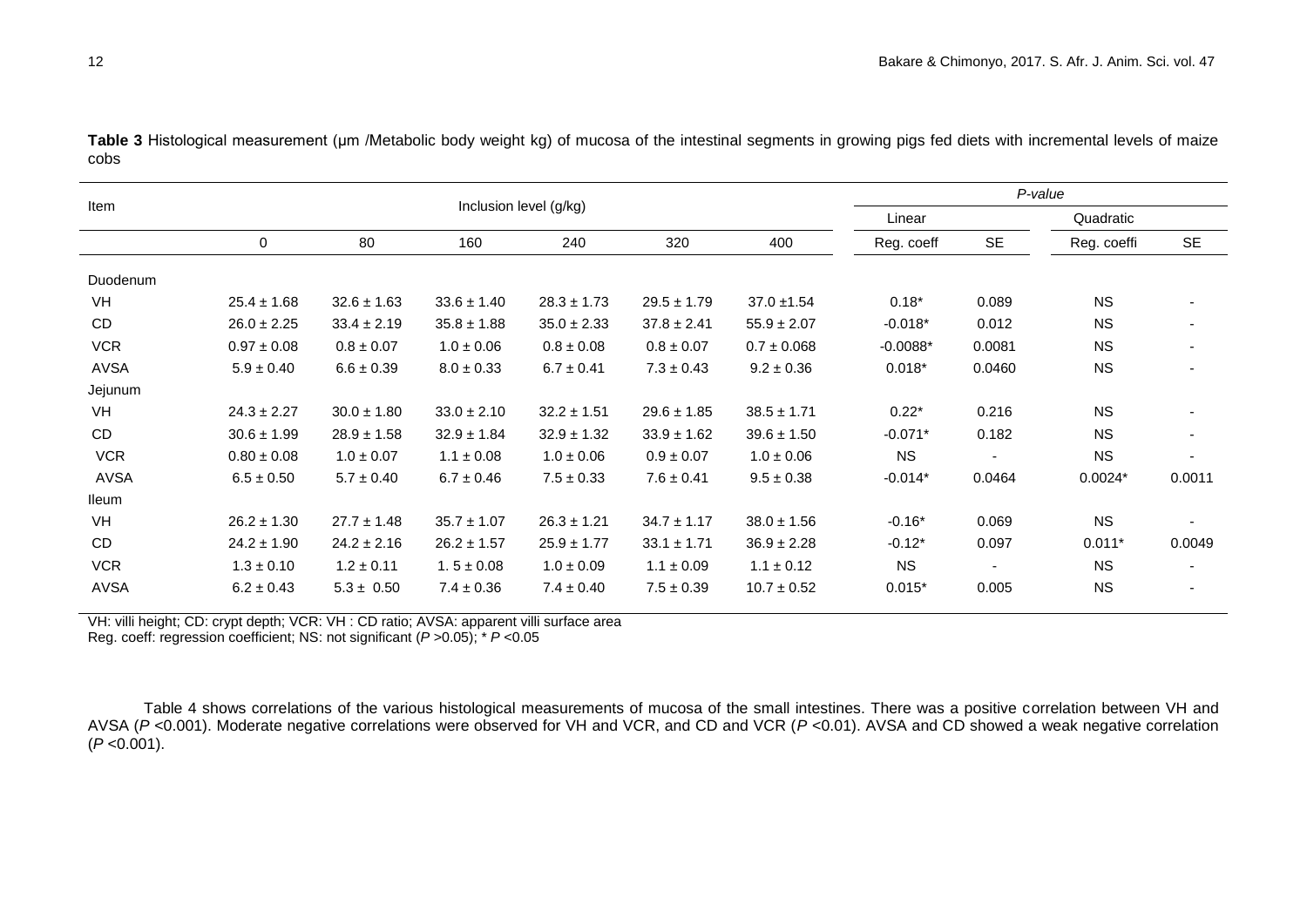|             | <b>VCR</b> | <b>CD</b> | <b>AVSA</b> | VH       |
|-------------|------------|-----------|-------------|----------|
| <b>VCR</b>  |            | $-0.67*$  | $-0.097N$   | $-0.41*$ |
| <b>CD</b>   | ۰          | ۰         | $-0.25*$    | $-0.29*$ |
| <b>AVSA</b> |            |           |             | $0.44*$  |
| VH          |            |           |             | ٠        |
|             |            |           |             |          |

**Table 4** Correlation coefficients for histological measurements

\* *P* <0.001; NS: not significant (*P* >0.05);

VCR: VH to CD ratio; CD: crypt depth; AVSA: apparent villi surface area; VH: villi height

Using stepwise regression, BD and NDF were the best predictor variables influencing VH and AVSA (*P* <0.05). VH produced quadratic and linear responses with BD and NDF, respectively (*P* <0.05; Table 5). Conversely, AVSA produced quadratic and linear responses with NDF and BD, respectively (*P* <0.05; Table 5).

**Table 5** Relationship between physicochemical properties and, villi height and apparent villi surface area

|             | P-value                                     |                            |                    |         |           |
|-------------|---------------------------------------------|----------------------------|--------------------|---------|-----------|
| <b>Item</b> | $ax^2$                                      | bx                         | c                  | Linear  | Quadratic |
| <b>VH</b>   | $211.3 \pm 58.49$ (NDF) <sup>2</sup>        | $-591.0 \pm 159.06$ (NDF)  | $442.4 \pm 107.42$ | $\star$ | $\star$   |
| <b>VH</b>   |                                             | $0.03 \pm 0.0047$ (BD)     | $22.8 \pm 1.59$    | $\star$ | <b>NS</b> |
| AVSA        | $0.000036 \pm 0.0000148$ (NDF) <sup>2</sup> | $-0.012 \pm 0.00969$ (NDF) | $7.25 \pm 1.493$   | $\star$ | $\star$   |
| <b>AVSA</b> |                                             | $-47.12 \pm 39.957$ (BD)   | $45.03 \pm 26.985$ | $\star$ | <b>NS</b> |

\* P < 0.05; NS: not significant (*P* >0.05)

**a**: regression coefficient of x<sup>2</sup>; **b:** regression coefficient of x; **c:** intercept

VH: villi height; NDF: neutral detergent fibre; BD: bulk density

## **Discussion**

In the current study, three pigs were subjected to each treatment diet. The number was sufficient to answer satisfactorily the scientific questions posed by the study. The bodyweight gains of pigs decreased with inclusion level of maize cob meal. The results are in agreement with previous studies (Le Goff *et al*., 2002; Ndou *et al*., 2013), which reported a decrease in ADG in growing pigs fed diets high in fibre levels. The observation that feeding diets with incremental levels of maize cob meal produce variable effects on individual visceral organ mass was expected. The increase in relative weight of the pancreas and stomachs agrees with a previous study (Agyekum *et al*., 2012). The increase in weight of the pancreas might be attributed to hyper-secretion of pancreatic enzymes to compensate for digestion and absorption inefficiency (Pond *et al*., 1988). At high inclusion levels of fibre, more enzymes are produced to break down coarsetextured feed compared with lower fibre diets. A decrease in the weight of the liver, on the other hand, was observed in pigs in the current study. When pigs were fed diets containing lucerne, an increase in liver weight was reported (Pond *et al*., 1988; Jørgensen *et al*., 1996; Nyachoti *et al*., 2000). On the contrary, a previous study (Ma *et al*., 2002) reported decreases in liver weights in growing pigs fed on diets with wheat straw. Such conflicting findings suggest that organ weights are influenced by the source of the insoluble fibre.

The weights of the small and large intestines relative to MBW of pigs were not affected by the fibrous diets. This is consistent with a previous study by Jin *et al*. (1994). An explanation might lie in the chemical composition of the feed offered to the pigs. At higher maize cob inclusion levels, where energy would be low, the pigs would not obtain enough energy for protein accretion (Pond *et al*., 1988; Jørgensen *et al*., 1996).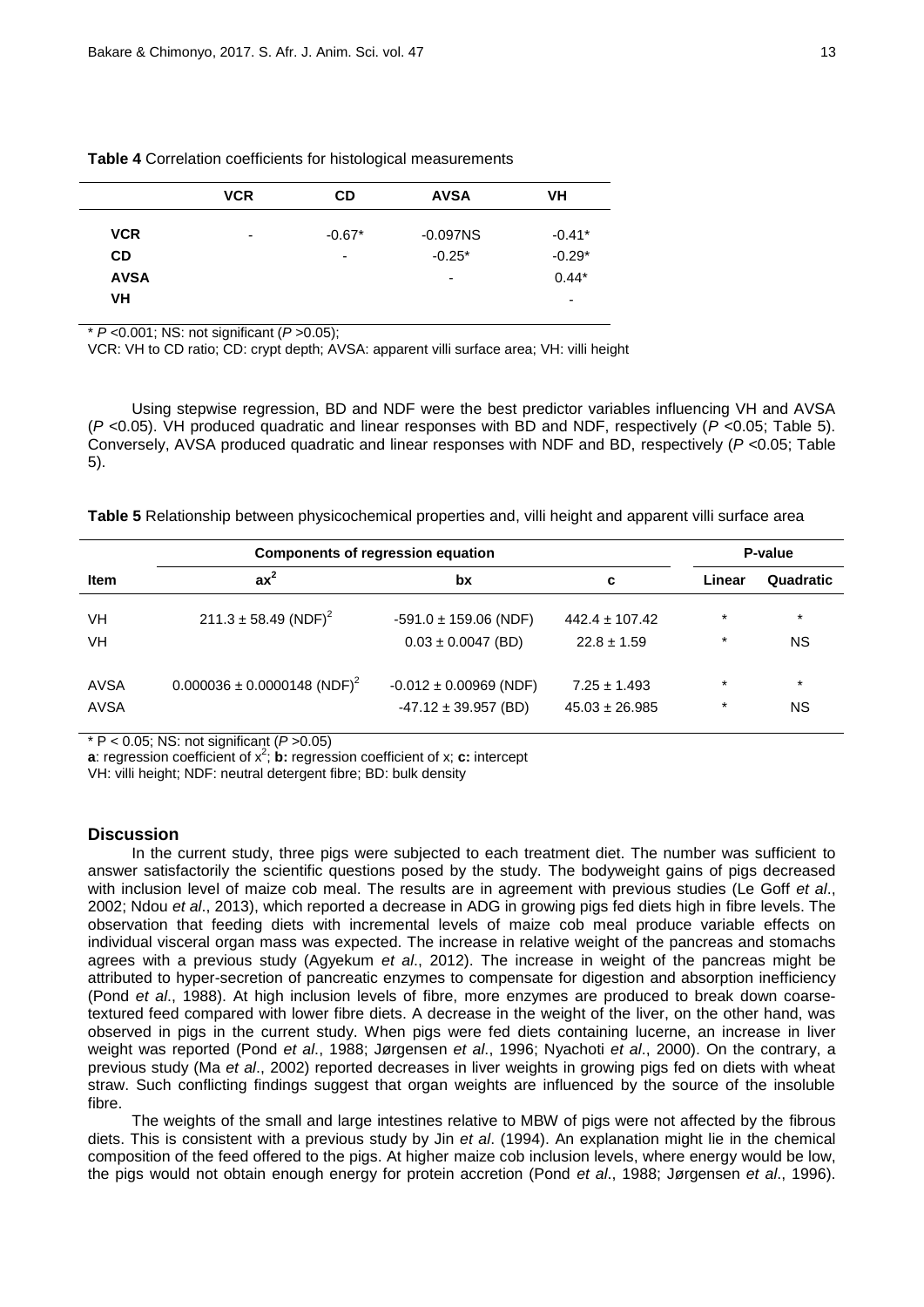Weights of the intestines, therefore, are maintained or to some extent decreased, depending on the amount of energy the pigs are able to utilise from the fibrous feed (Quiniou & Noblet, 1995; Van Milgen *et al*., 2001). The observed increase in length of large intestines with inclusion level of maize cob might be attributed to the prolonged presence of fibre in the gut.

VH and AVSA were positively correlated. The observation that VH and AVSA increase along the gut agrees with a previous study by Jin *et al*. (1994). A possible explanation for the reduced VH and AVSA in the duodenum segment of the small intestines might be the abrasive effects of fibrous diets offered to the pigs on the most apical part of the villi (Agyekum *et al*., 2012). The abrasive effects of these fibrous diets, however, were not measured in the study and therefore warrant further investigation.

An increase in VH and AVSA is regarded as an adaptive mechanism to improve the absorption of nutrients from the gut (Caspary, 1992; Langhout, 1998; Yasar & Forbes, 1999). In growing pigs, the inclusion of 10% wheat straw has been found to increase VH and deeper crypts in the jejunum and ileum, and increased cell division and CD in the large intestine (Jin *et al*., 1994). In the current study, VH and AVSA increased with inclusion level of fibre in the diets. High fibrous diets have reduced density of nutrients. Hence, VH and AVSA increase absorptive functions to capture as many nutrients as possible for nutritional requirements to be met. The crypt region in the intestines is a site of cell regeneration. A plethora of studies have reported increased depth of crypt to in response to degeneration of cells of the villi.

The current study showed that diet quality influences villi morphology. BD of a feed can be described in terms of particle size of feed ingredients. If a feed has high bulk density, it means it has finely ground feed particles compared with a diet with low bulk density. Conversely, a diet low in bulk density has coarse feed particles. Feed with larger particle size has a lower rate of passage through the gastrointestinal tract (Warner, 1981), which results in greater contact between the food and the intestinal mucosa, thereby increasing villus height (Dahlke *et al*., 2003). This results in greater absorption of available nutrients from the digesta. This conforms with the findings in the current study on growing pigs in which BD influenced VH.

NGF consists of hemi-cellulose, cellulose and lignin, and is regarded as a complete description of fibre in a diet. An earlier report (Bindelle *et al*., 2005) showed that increasing the level of NDF in the diet generally decreases the digestibility of nutrients. This might account for increased VH and AVSA as NDF increased. NDF might have triggered a natural increase in absorption and utilisation of nutrients by increasing VH and AVSA as nutrients became more limiting.

# **Conclusion**

High levels of fibre in diets are associated with an increase in VH and AVSA of small intestines. BD and NDF were the best predictor variables influencing VH and AVSA in segments of the small intestines. BD and NDF had linear and quadratic relationships with VH and AVSA of growing pigs, respectively. Further studies are required to investigate the abrasive effects of fibrous diets on the gastro-intestinal tract of pigs.

#### **Acknowledgements**

Financial support for this study was obtained from the University of KwaZulu-Natal Competitive Research Grant. The authors thank IDEXX laboratory for preparation of slides for histomorphology measurements.

#### **Authors' contributions**

AGB designed the research project and wrote the manuscript (as part of his PhD programme). Critical revisions of the manuscript were performed by MC.

#### **Conflict of interest**

None of the authors of this work has a financial or other relationship with people or organisations that could influence inappropriately or bias the contents of this paper.

#### **References**

Agyekum, A.K., Slominski, B.A. & Nyachoti, C.M., 2012. Organ weight, intestinal morphology, and fasting whole-body oxygen consumption in growing pigs fed diets containing distillers dried grains with solubles alone or in combination with a multi-enzyme supplement. J. Anim. Sci. 90, 3032-3040.

AOAC, 2005.Official Methods of Analysis, 18th ed. Assoc. Off. Anal. Chem, Washington, DC, USA.

- Bailey, S.A., Zidell, R. H. & Perry, R.W., 2004. Relationships between organ weight and body/brain weight in the rat: What is the best analytical endpoint? Toxicol. Pathol. 32, 448-466.
- Bakare A.G., Ndou, S P., Madzimure J. & Chimonyo M., 2016. Nutritionally related blood metabolites and performance of finishing pigs fed graded levels of fibrous diets. Trop. Anim. Health. Prod. 48(5), 1065-1069.
- Bindelle, J., Sinnaeve, G., Dardenne, P., Leterme, P. & Buldgen, A., 2005. A rapid estimation of nitrogen bound to neutral detergent fibre in forages by near infrared reflectance spectroscopy. In: O'Mara F.P. et al. Proceedings of the XXth International Grassland Congress. 26 June-–1 July 2005. Dublin: University College Dublin, 259.